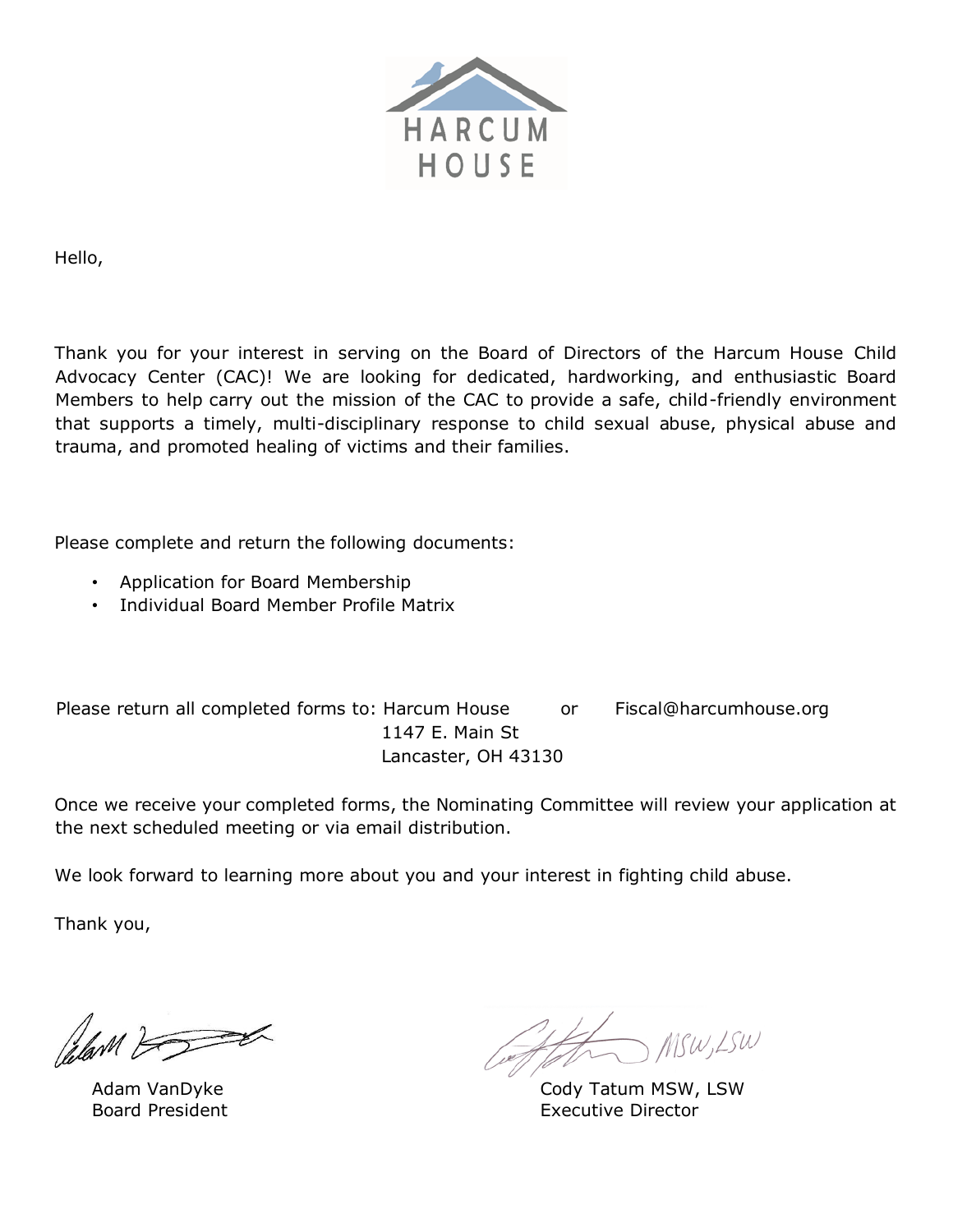

# **BOARD MEMBERSHIP JOB DESCRIPTION**

**Purpose:** To advise, govern, oversee policy and direction, and assist with the leadership and general promotion of the Harcum House so as to support the organization's mission and needs.

**Mission:** The mission of the Harcum House is to reduce trauma and enhance healing by providing advocacy, education and outreach.

#### **\*Major Responsibilities**:

- Determine mission, vision and values of organization.
- Ensure effective planning
- Monitor and strengthen programs and services.
- Ensure adequate financial resources.
- Protect assets and provide proper financial oversight.
- Build a competent board.
- Ensure legal and ethical integrity.
- Enhance the organization's public standing.
- Attendance at Board meetings is necessary and important.

**\****Members of the board share these responsibilities while acting in the interest of the CAC.*

**Length of term**: Each term is 2 years, and limited to 3 terms. Officers may serve 2, 2 year terms.

### **Meetings and time commitment:**

- The board of directors meets bi-monthly on the fourth Monday of the month, 6:00 p.m., at the CAC or other designated location. Meetings typically last 90 minutes.
- Committees meet as deemed necessary, pending their respective goals. Board members are asked to attend special events.

### **Expectations of board members:**

- Attend and participate in meetings, and special events.
- Participate on a standing committee of the board and serve on ad-hoc committees as necessary.
- Be alert to community concerns that can be addressed by the CAC mission, objectives, and programs.
- Communicate and promote the CAC mission and programs to the community.  $\square$  Become familiar with the CAC finances, budget, and financial/resource needs.
- Understand the policies and procedures of the CAC.
- Financially support the CAC annually in a manner commensurate with one's ability.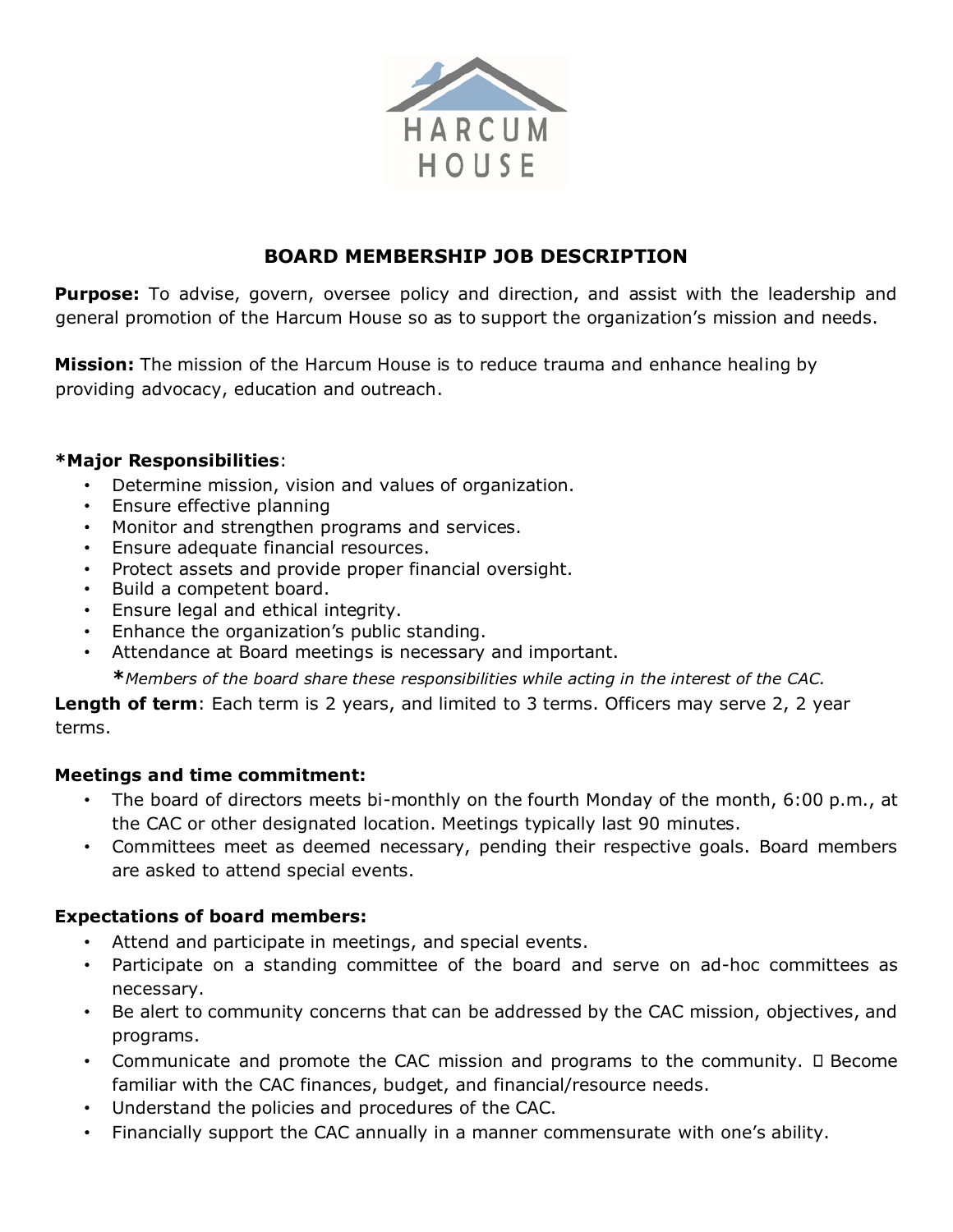

## **APPLICATION FOR BOARD MEMBERSHIP**

Thank you for your interest in becoming a CAC Board member. Please fill out the information below and include a copy of your resume with your application. We are an Affirmative Action/Equal Opportunity Employer. We consider all applications for all positions without regard to race, color, religion, gender, national origin, age, sexual orientation, disability, marital status, veteran status, or any other legally protected class or status. Given the nature of our business, we ask for personal identification in order to conduct background checks.

#### **CONTACT INFORMATION**

| Years at Current Job:                                             |                                                                                  |                                                                                                  |
|-------------------------------------------------------------------|----------------------------------------------------------------------------------|--------------------------------------------------------------------------------------------------|
| Why are you interested in serving as a CAC Board member?          |                                                                                  |                                                                                                  |
|                                                                   | ,我们也不会有什么。""我们的人,我们也不会有什么?""我们的人,我们也不会有什么?""我们的人,我们也不会有什么?""我们的人,我们也不会有什么?""我们的人 |                                                                                                  |
|                                                                   |                                                                                  |                                                                                                  |
|                                                                   |                                                                                  |                                                                                                  |
|                                                                   |                                                                                  |                                                                                                  |
| civic, community, fraternal, political, professional and social): |                                                                                  | Please list your past and present memberships on boards, committees and organizations (business, |
|                                                                   |                                                                                  |                                                                                                  |
|                                                                   |                                                                                  |                                                                                                  |
|                                                                   |                                                                                  |                                                                                                  |

Please describe any other volunteer experience: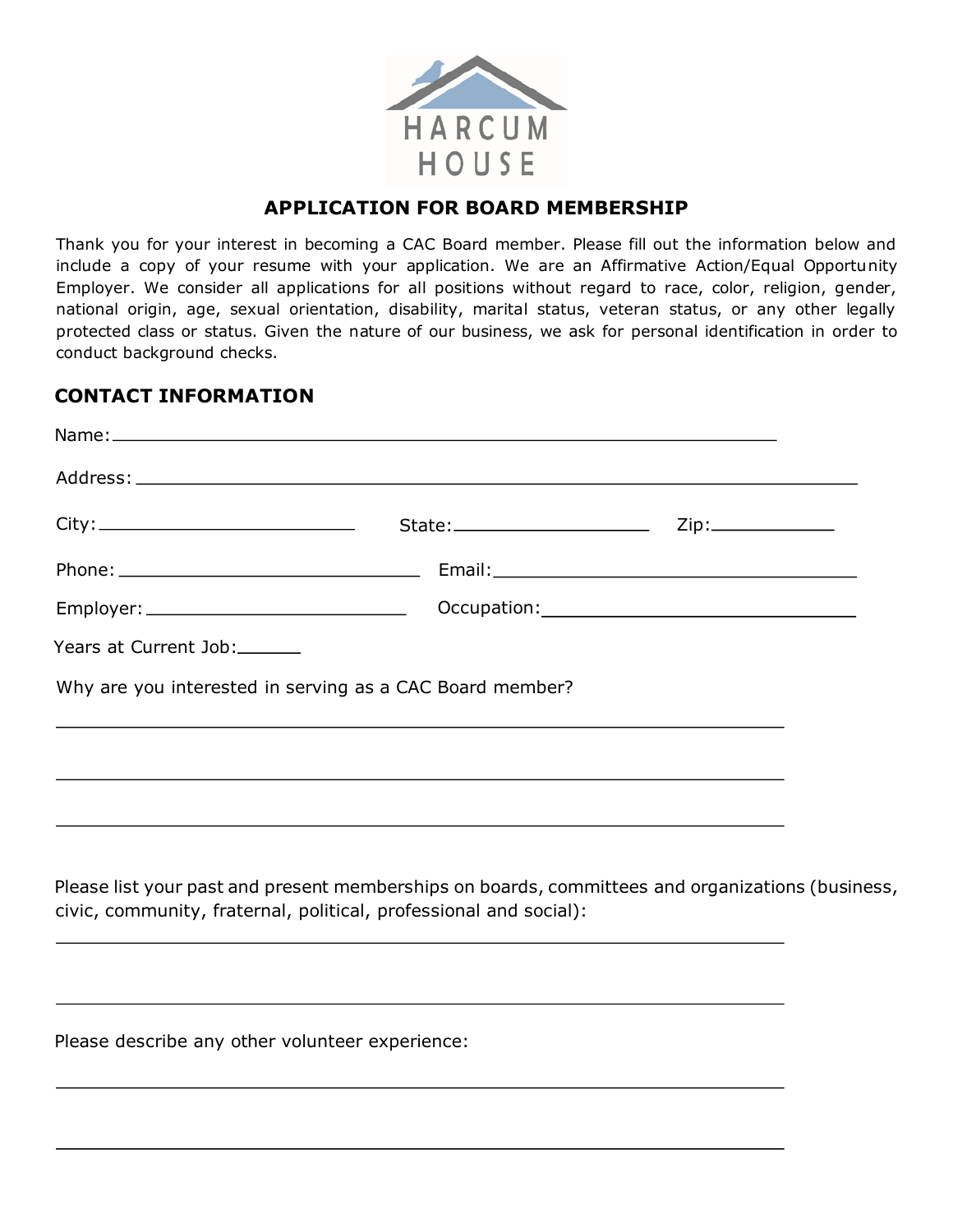Other unique talents or skills you bring as a board member:

Committee interests: (audit/finance, planning and program evaluation, donor relations, nominating)

Are you willing to make an annual contribution to the organization according to your means?

Time commitment: Board meetings are held bi-monthly for usually 1.5 hours. Each board member is also expected to serve on a committee that would meet as deemed necessary. In addition, board members are asked to attend 2-3 events throughout the year. Can you reasonably commit this amount of time?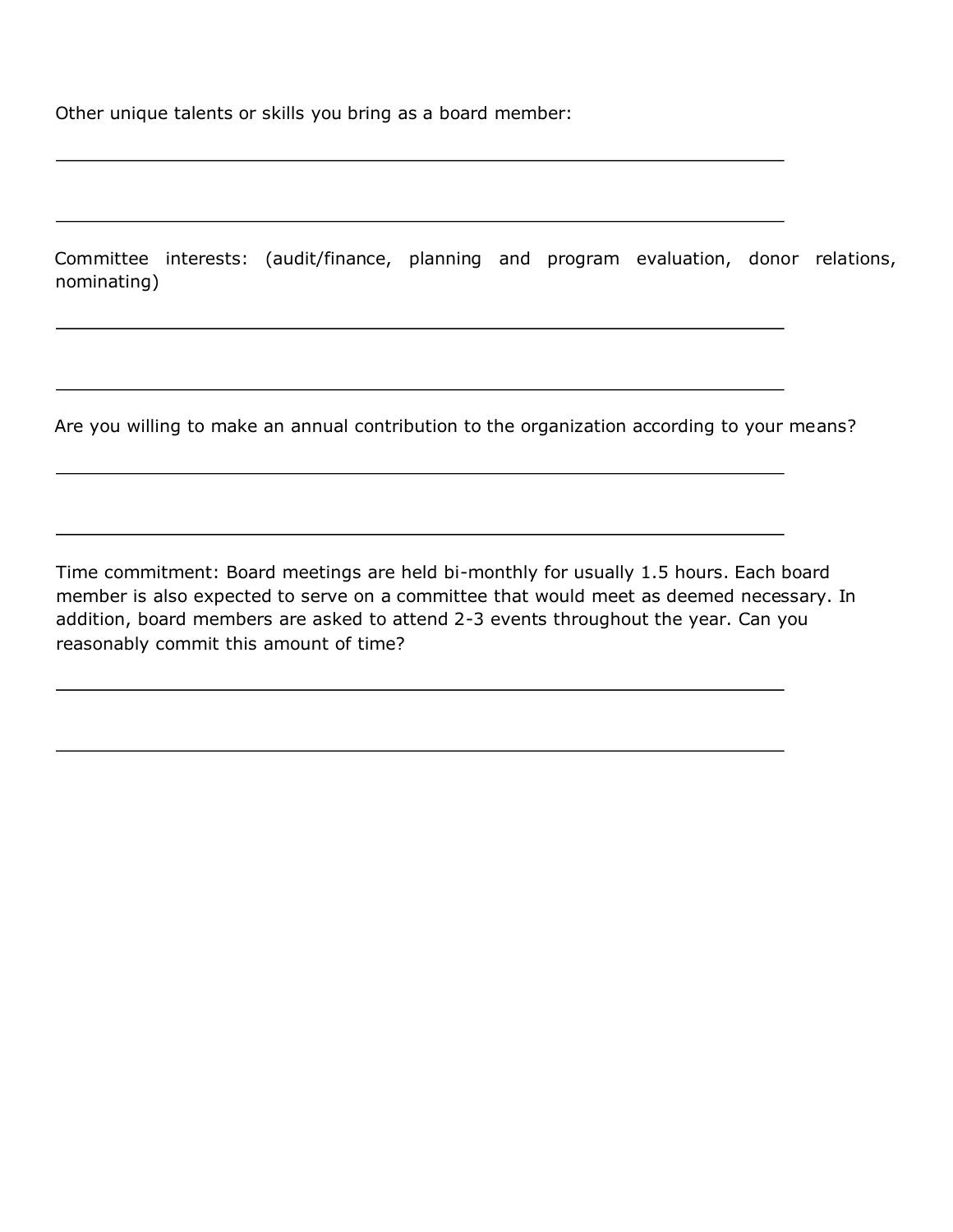# **INDIVIDUAL BOARD MEMBER PROFILE MATRIX**

|                                           | Self-Identified Board Strengths |
|-------------------------------------------|---------------------------------|
| <b>Areas of Expertise/Skills</b><br>(AII) |                                 |
| Advocacy/Public Policy                    |                                 |
| <b>Business Analysis/Planning</b>         |                                 |
| Finance/Accounting                        |                                 |
| Fundraising/Fund<br>Development           |                                 |
| <b>Board Governance</b>                   |                                 |
| <b>Board Development</b>                  |                                 |
| Human Resources                           |                                 |
| Legal Expertise                           |                                 |
| Marketing/Public Relations                |                                 |
| <b>Mission Specific Expertise</b>         |                                 |
| Nonprofit Mgmt./Compliance                |                                 |
| <b>Grant Writing</b>                      |                                 |
| Social Media                              |                                 |
| <b>Strategic Planning</b>                 |                                 |
| Technology                                |                                 |
| Trauma-Informed Care                      |                                 |
| Membership Engagement                     |                                 |
| <b>Event Planning</b>                     |                                 |
| Volunteer Management                      |                                 |
| Other:                                    |                                 |
| <b>Connections (All)</b>                  |                                 |
| Access to Corporate Support               |                                 |
| <b>Access to Government</b><br>Support    |                                 |
| Access to Foundation<br>Support           |                                 |
| <b>Access to Volunteers</b>               |                                 |
| Access to Law Enforcement                 |                                 |
| Access to Media                           |                                 |
| Familiar with Healthcare Ind.             |                                 |
| Familiar with Mental Health<br>Field      |                                 |